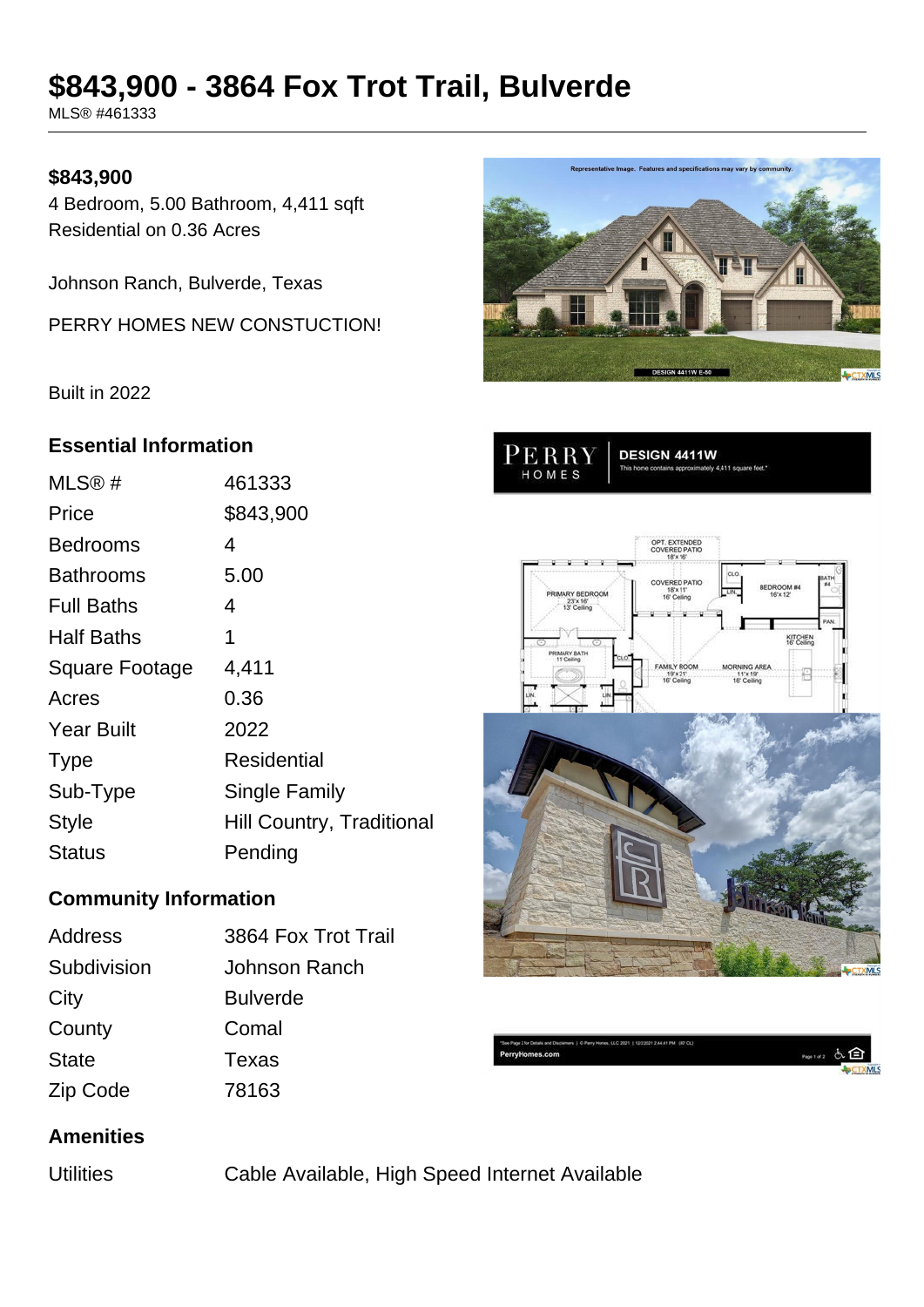| <b>Features</b>           | Clubhouse, Park, Trails/Paths, Community Pool, Curbs, Gated,<br><b>Sidewalks</b>                                                                                                                                                           |  |  |  |  |
|---------------------------|--------------------------------------------------------------------------------------------------------------------------------------------------------------------------------------------------------------------------------------------|--|--|--|--|
| Parking                   | Attached, Garage                                                                                                                                                                                                                           |  |  |  |  |
| # of Garages              | 3                                                                                                                                                                                                                                          |  |  |  |  |
| Garages                   | Garage Door Opener                                                                                                                                                                                                                         |  |  |  |  |
| View                      | <b>None</b>                                                                                                                                                                                                                                |  |  |  |  |
| <b>Interior</b>           |                                                                                                                                                                                                                                            |  |  |  |  |
| Interior                  | Carpet, Ceramic Tile, Tile                                                                                                                                                                                                                 |  |  |  |  |
| <b>Interior Features</b>  | Ceiling<br>Fan(s),<br>Carbon Monoxide<br>Detector,<br>Dining<br>Area,<br>Separate/Formal Dining Room, Double Vanity, Game Room, Garden<br>Tub/Roman Tub, His and Hers Closets, Home Office, Living/Dining<br>Room, Pantry, Separate Shower |  |  |  |  |
| Appliances                | Double Oven, Dishwasher, Gas Cooktop, Disposal, Microwave,<br>Tankless Water Heater, Some Gas Appliances, Built-In Oven, Cooktop                                                                                                           |  |  |  |  |
| Heating                   | <b>Central, Natural Gas</b>                                                                                                                                                                                                                |  |  |  |  |
| Cooling                   | Central Air, Zoned                                                                                                                                                                                                                         |  |  |  |  |
| Fireplace                 | Yes                                                                                                                                                                                                                                        |  |  |  |  |
| # of Fireplaces           | 1                                                                                                                                                                                                                                          |  |  |  |  |
| <b>Fireplaces</b>         | Family Room, Gas Log, Gas Starter                                                                                                                                                                                                          |  |  |  |  |
| # of Stories              | $\mathbf 1$                                                                                                                                                                                                                                |  |  |  |  |
| <b>Stories</b>            | One                                                                                                                                                                                                                                        |  |  |  |  |
| <b>Exterior</b>           |                                                                                                                                                                                                                                            |  |  |  |  |
| <b>Exterior Features</b>  | Covered Patio, Rain Gutters                                                                                                                                                                                                                |  |  |  |  |
| Lot Description           | 105X148                                                                                                                                                                                                                                    |  |  |  |  |
| Roof                      | Shingle, Wood                                                                                                                                                                                                                              |  |  |  |  |
| Construction              | <b>Brick, Stone Veneer</b>                                                                                                                                                                                                                 |  |  |  |  |
| Foundation                | Slab                                                                                                                                                                                                                                       |  |  |  |  |
| <b>School Information</b> |                                                                                                                                                                                                                                            |  |  |  |  |
| <b>District</b>           | <b>Comal ISD</b>                                                                                                                                                                                                                           |  |  |  |  |
| Elementary                | <b>Johnson Ranch Elementary</b>                                                                                                                                                                                                            |  |  |  |  |
| Middle                    | <b>Smithson Valley</b>                                                                                                                                                                                                                     |  |  |  |  |

High Smithson Valley High

## **Additional Information**

| Date Listed     | January 19th, 2022 |
|-----------------|--------------------|
| Days on Market  |                    |
| <b>HOA Fees</b> | 945                |